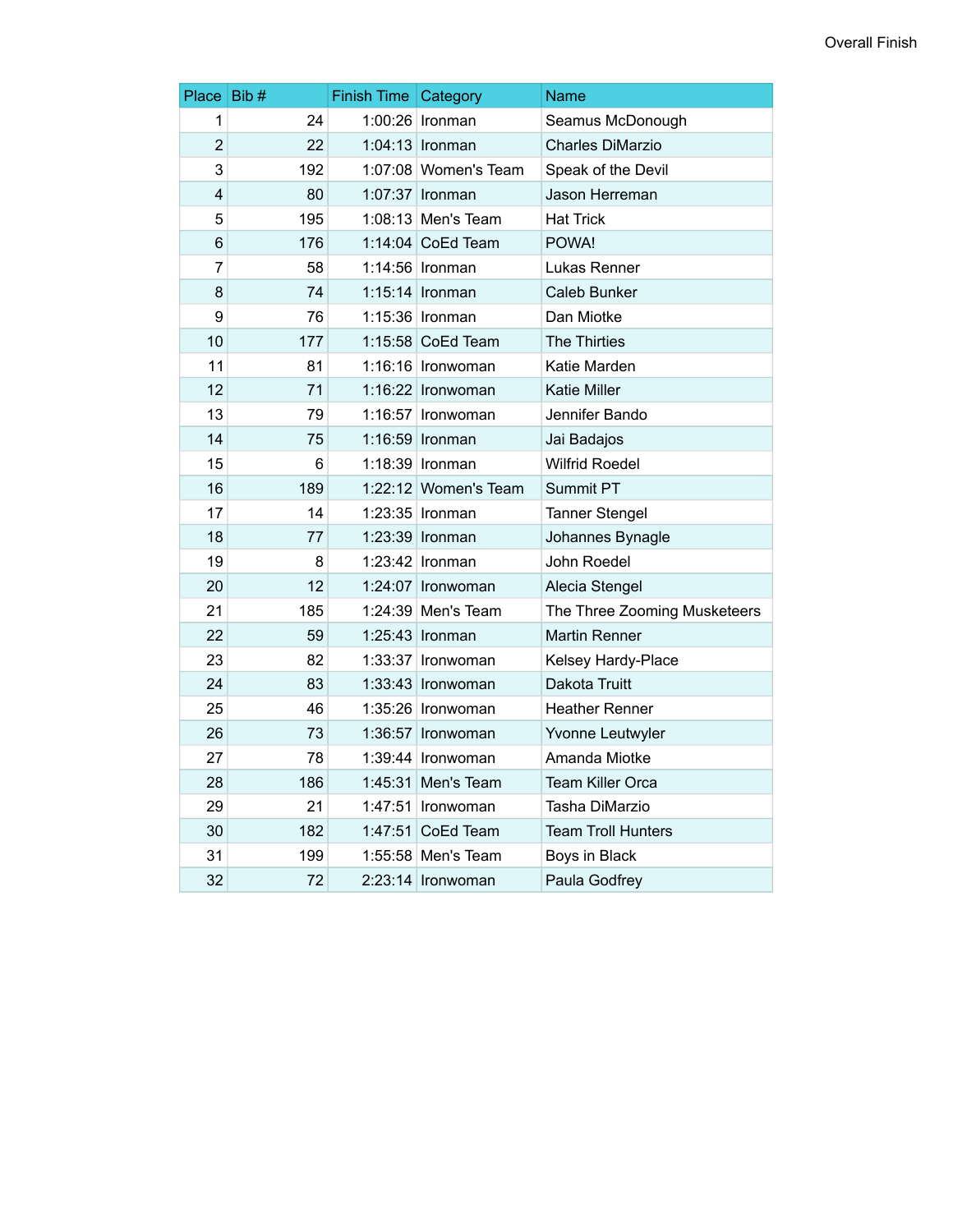|                |    | Place Bib # Finish Time Category |                   | Name                  | Run     | <b>Bike</b> | <b>Ski</b> | <b>Total</b> | <b>Elapsed Bike</b> |
|----------------|----|----------------------------------|-------------------|-----------------------|---------|-------------|------------|--------------|---------------------|
|                | 24 |                                  | $1:00:26$ Ironman | Seamus McDonough      | 0:19:01 | 0:25:03     | 0:16:22    | 1:00:26      | 0:44:04             |
| $\overline{2}$ | 22 |                                  | $1:04:13$ Ironman | Charles DiMarzio      | 0:22:52 | 0:25:22     | 0:15:59    | 1:04:13      | 0:48:14             |
| 3 <sup>1</sup> | 80 |                                  | $1:07:37$ Ironman | Jason Herreman        | 0:24:20 | 0:26:39     | 0:16:38    | 1:07:37      | 0:50:59             |
| 4              | 58 |                                  | 1:14:56 Ironman   | Lukas Renner          | 0:23:23 | 0:32:30     | 0:19:03    | 1:14:56      | 0:55:53             |
| 5              | 74 |                                  | $1:15:14$ Ironman | Caleb Bunker          | 0:23:58 | 0:32:39     | 0:18:37    | 1:15:14      | 0:56:37             |
| 6              | 76 |                                  | $1:15:36$ Ironman | Dan Miotke            | 0:28:48 | 0:28:32     | 0:18:16    | 1:15:36      | 0:57:20             |
| $\overline{7}$ | 75 |                                  | $1:16:59$ Ironman | Jai Badajos           | 0:23:58 | 0:33:42     | 0:19:19    | 1:16:59      | 0:57:40             |
| 8              | 6  |                                  | $1:18:39$ Ironman | <b>Wilfrid Roedel</b> | 0:27:42 | 0:31:28     | 0:19:29    | 1:18:39      | 0:59:10             |
| 9              | 14 |                                  | $1:23:35$ Ironman | <b>Tanner Stengel</b> | 0:26:53 | 0:35:34     | 0:21:08    | 1:23:35      | 1:02:27             |
| 10             | 77 |                                  | 1:23:39 Ironman   | Johannes Bynagle      | 0:23:58 | 0:35:57     | 0:23:44    | 1:23:39      | 0:59:55             |
| 11             | 8  |                                  | $1:23:42$ Ironman | John Roedel           | 0:28:55 | 0:33:08     | 0:21:39    | 1:23:42      | 1:02:03             |
| 12             | 59 |                                  | $1:25:43$ Ironman | <b>Martin Renner</b>  | 0:27:35 | 0:29:21     | 0:28:47    | 1:25:43      | 0:56:56             |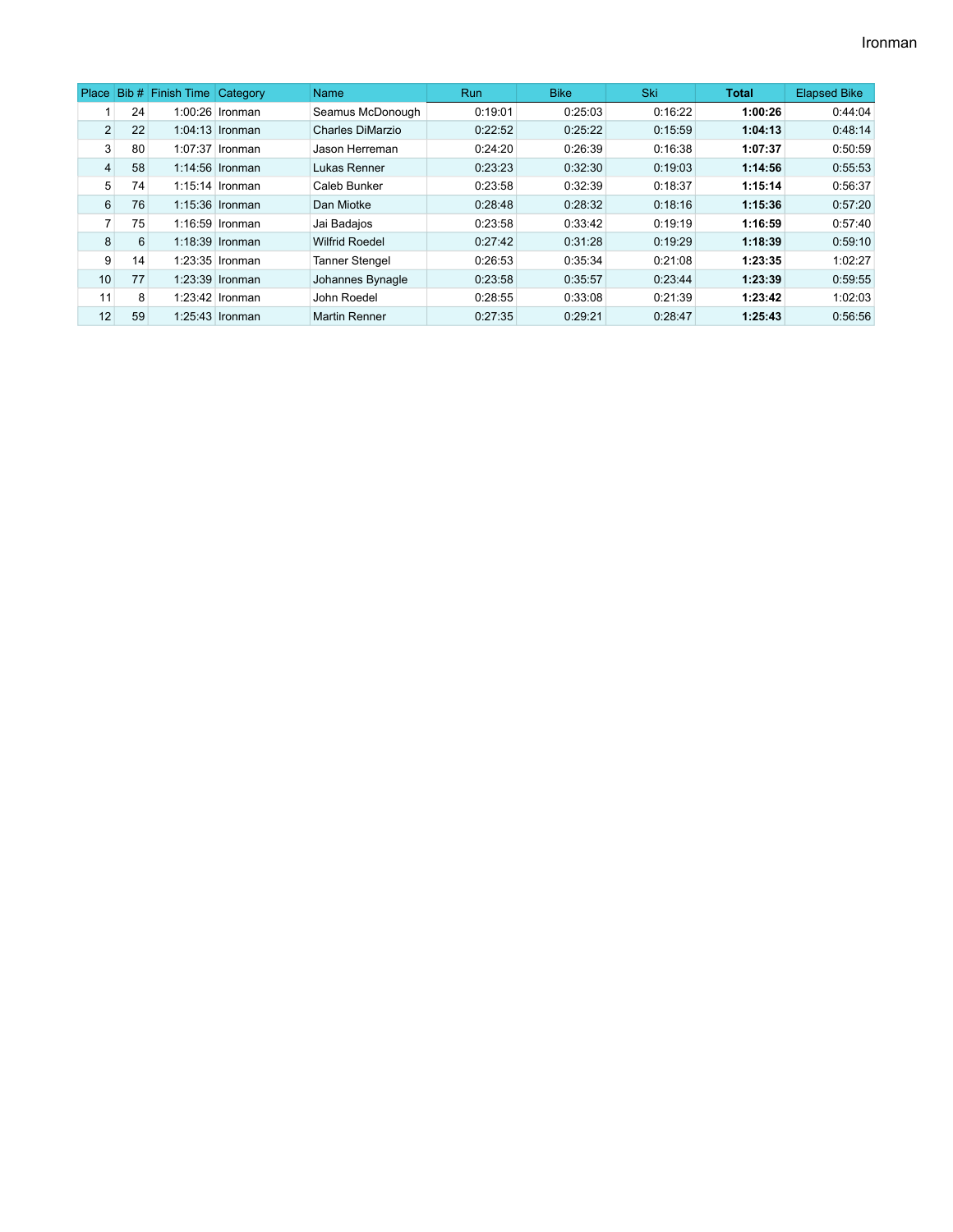| Place          |    | Bib # Finish Time Category |                     | <b>Name</b>           | <b>Run</b> | <b>Bike</b> | <b>Ski</b> | <b>Total</b> | <b>Elapsed Bike</b> |
|----------------|----|----------------------------|---------------------|-----------------------|------------|-------------|------------|--------------|---------------------|
|                | 81 |                            | $1:16:16$ Ironwoman | Katie Marden          | 0:28:02    | 0:31:34     | 0:16:40    | 1:16:16      | 0:59:36             |
| $\overline{2}$ | 71 |                            | $1:16:22$ Ironwoman | <b>Katie Miller</b>   | 0:28:09    | 0:30:11     | 0:18:02    | 1:16:22      | 0:58:20             |
| 3              | 79 |                            | $1:16:57$ Ironwoman | Jennifer Bando        | 0:27:11    | 0:30:24     | 0:19:22    | 1:16:57      | 0:57:35             |
| 4              | 12 |                            | $1:24:07$ Ironwoman | Alecia Stengel        | 0:26:53    | 0:35:18     | 0:21:56    | 1:24:07      | 1:02:11             |
| 5              | 82 |                            | $1:33:37$ Ironwoman | Kelsey Hardy-Place    | 0:33:27    | 0:37:42     | 0:22:28    | 1:33:37      | 1:11:09             |
| 6              | 83 |                            | $1:33:43$ Ironwoman | Dakota Truitt         | 0:28:56    | 0:38:04     | 0:26:43    | 1:33:43      | 1:07:00             |
| 7              | 46 |                            | 1:35:26 Ironwoman   | <b>Heather Renner</b> | 0:30:41    | 0:40:16     | 0:24:29    | 1:35:26      | 1:10:57             |
| 8              | 73 |                            | $1:36:57$ Ironwoman | Yvonne Leutwyler      | 0:31:26    | 0:41:15     | 0:24:16    | 1:36:57      | 1:12:41             |
| 9              | 78 |                            | $1:39:44$ Ironwoman | Amanda Miotke         | 0:31:05    | 0:37:37     | 0:31:02    | 1:39:44      | 1:08:42             |
| 10             | 21 |                            | $1:47:51$ Ironwoman | Tasha DiMarzio        | 0:36:57    | 0:40:38     | 0:30:16    | 1:47:51      | 1:17:35             |
| 11             | 72 |                            | $2:23:14$ Ironwoman | Paula Godfrey         | 0:39:04    | 0:57:11     | 0:46:59    | 2:23:14      | 1:36:15             |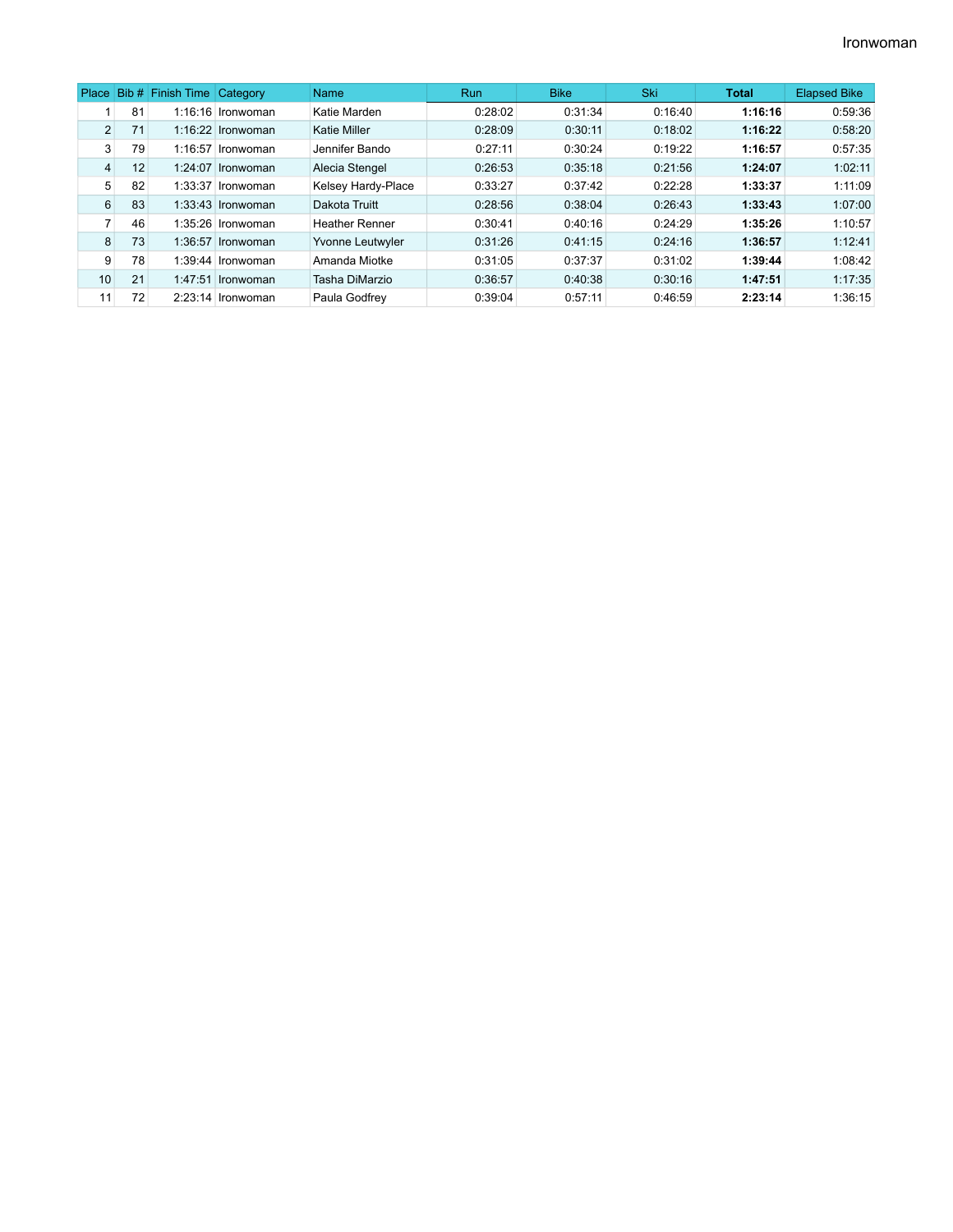|                |    | Place Bib # Finish Time Category |                     | Name                    | <b>Run</b> | <b>Bike</b> | Ski     | <b>Total</b> | <b>Elapsed Bike</b> |
|----------------|----|----------------------------------|---------------------|-------------------------|------------|-------------|---------|--------------|---------------------|
|                | 24 |                                  | $1:00:26$ Ironman   | Seamus McDonough        | 0:19:01    | 0:25:03     | 0:16:22 | 1:00:26      | 0:44:04             |
| $\overline{2}$ | 22 |                                  | $1:04:13$ Ironman   | <b>Charles DiMarzio</b> | 0:22:52    | 0:25:22     | 0:15:59 | 1:04:13      | 0:48:14             |
| 3              | 80 |                                  | 1:07:37   Ironman   | Jason Herreman          | 0:24:20    | 0:26:39     | 0:16:38 | 1:07:37      | 0:50:59             |
| $\overline{4}$ | 58 |                                  | $1:14:56$ Ironman   | Lukas Renner            | 0:23:23    | 0:32:30     | 0:19:03 | 1:14:56      | 0:55:53             |
| 5              | 74 |                                  | $1:15:14$ Ironman   | Caleb Bunker            | 0:23:58    | 0:32:39     | 0:18:37 | 1:15:14      | 0:56:37             |
| 6              | 76 |                                  | 1:15:36 Ironman     | Dan Miotke              | 0:28:48    | 0:28:32     | 0:18:16 | 1:15:36      | 0:57:20             |
| 7              | 81 |                                  | 1:16:16 Ironwoman   | Katie Marden            | 0:28:02    | 0:31:34     | 0:16:40 | 1:16:16      | 0:59:36             |
| 8              | 71 |                                  | 1:16:22 Ironwoman   | <b>Katie Miller</b>     | 0:28:09    | 0:30:11     | 0:18:02 | 1:16:22      | 0:58:20             |
| 9              | 79 |                                  | $1:16:57$ Ironwoman | Jennifer Bando          | 0:27:11    | 0:30:24     | 0:19:22 | 1:16:57      | 0:57:35             |
| 10             | 75 |                                  | 1:16:59 Ironman     | Jai Badajos             | 0:23:58    | 0:33:42     | 0:19:19 | 1:16:59      | 0:57:40             |
| 11             | 6  |                                  | $1:18:39$ Ironman   | <b>Wilfrid Roedel</b>   | 0:27:42    | 0:31:28     | 0:19:29 | 1:18:39      | 0:59:10             |
| 12             | 14 |                                  | $1:23:35$ Ironman   | <b>Tanner Stengel</b>   | 0:26:53    | 0:35:34     | 0:21:08 | 1:23:35      | 1:02:27             |
| 13             | 77 |                                  | $1:23:39$ Ironman   | Johannes Bynagle        | 0:23:58    | 0:35:57     | 0:23:44 | 1:23:39      | 0:59:55             |
| 14             | 8  |                                  | 1:23:42 Ironman     | John Roedel             | 0:28:55    | 0:33:08     | 0:21:39 | 1:23:42      | 1:02:03             |
| 15             | 12 |                                  | 1:24:07 Ironwoman   | Alecia Stengel          | 0:26:53    | 0:35:18     | 0:21:56 | 1:24:07      | 1:02:11             |
| 16             | 59 |                                  | $1:25:43$ Ironman   | <b>Martin Renner</b>    | 0:27:35    | 0:29:21     | 0:28:47 | 1:25:43      | 0:56:56             |
| 17             | 82 |                                  | $1:33:37$ Ironwoman | Kelsey Hardy-Place      | 0:33:27    | 0:37:42     | 0:22:28 | 1:33:37      | 1:11:09             |
| 18             | 83 |                                  | $1:33:43$ Ironwoman | Dakota Truitt           | 0:28:56    | 0:38:04     | 0:26:43 | 1:33:43      | 1:07:00             |
| 19             | 46 |                                  | 1:35:26 Ironwoman   | <b>Heather Renner</b>   | 0:30:41    | 0:40:16     | 0:24:29 | 1:35:26      | 1:10:57             |
| 20             | 73 |                                  | 1:36:57 Ironwoman   | Yvonne Leutwyler        | 0:31:26    | 0:41:15     | 0:24:16 | 1:36:57      | 1:12:41             |
| 21             | 78 |                                  | 1:39:44 Ironwoman   | Amanda Miotke           | 0:31:05    | 0:37:37     | 0:31:02 | 1:39:44      | 1:08:42             |
| 22             | 21 |                                  | 1:47:51 Ironwoman   | Tasha DiMarzio          | 0:36:57    | 0:40:38     | 0:30:16 | 1:47:51      | 1:17:35             |
| 23             | 72 |                                  | 2:23:14 Ironwoman   | Paula Godfrey           | 0:39:04    | 0:57:11     | 0:46:59 | 2:23:14      | 1:36:15             |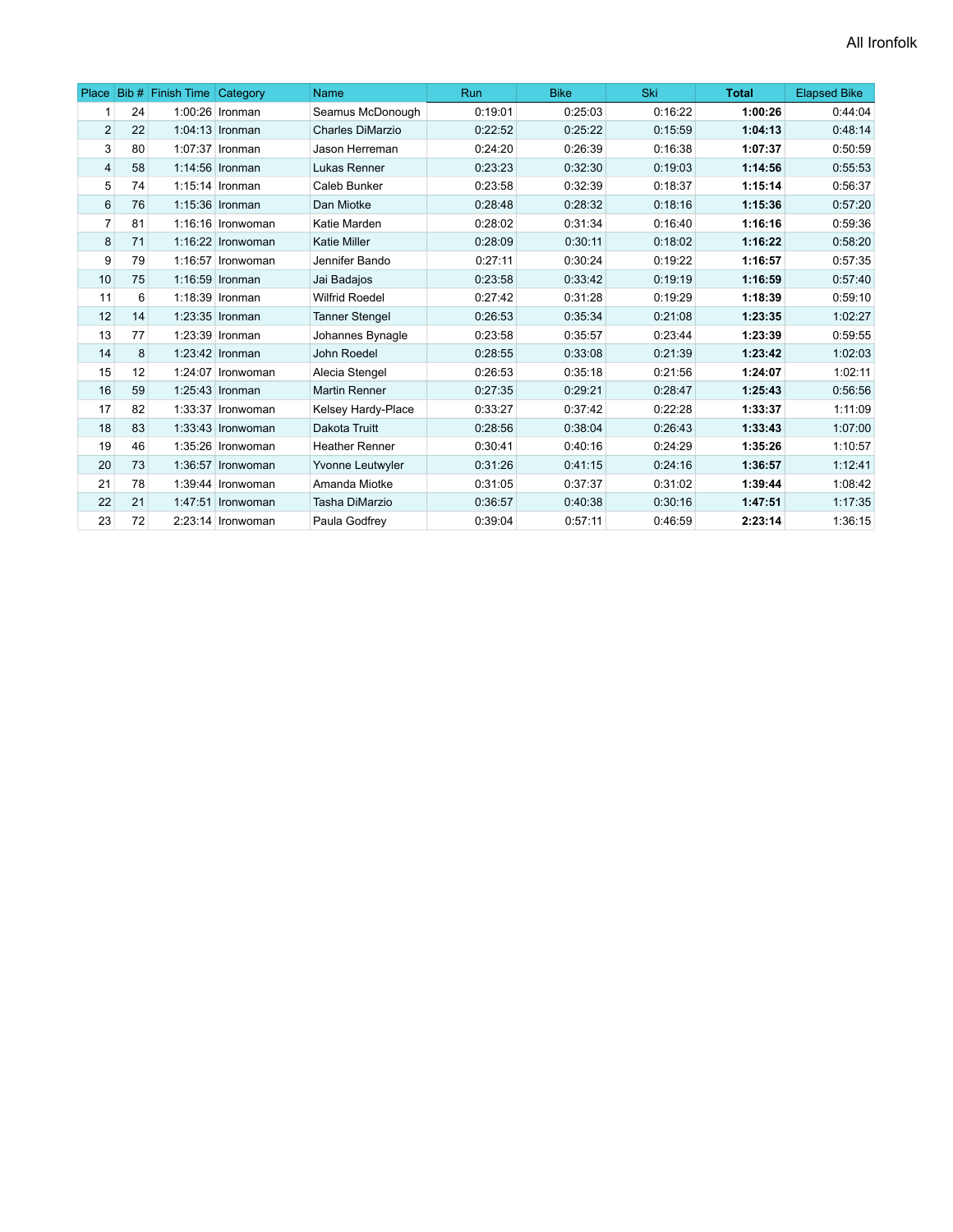| category            |                | Place   First Name | <b>Last Name</b> | G. | Bib# | Age | Team Name                       | Run     | <b>Bike</b> | Ski     | <b>Finish Time</b> | <b>Elapsed Bike</b> |
|---------------------|----------------|--------------------|------------------|----|------|-----|---------------------------------|---------|-------------|---------|--------------------|---------------------|
| Women's Team        | $\mathbf{1}$   | <b>Zoe</b>         | Rodgers          | F. | 193  |     | 14 Speak of the Devil           | 0:23:04 |             |         | 1:07:08            |                     |
| <b>Women's Team</b> |                | <b>Greta</b>       | <b>Bochenek</b>  | F. | 194  |     | 15 Speak of the Devil           |         | 0:30:48     |         | 1:07:08            | 0:53:52             |
| Women's Team        |                | Piper              | Sears            | F  | 192  |     | 15 Speak of the Devil           |         |             | 0:13:16 | 1:07:08            |                     |
| Men's Team          |                | $2$ Kai            | Waltenbaugh      | lм | 197  |     | 13 Hat Trick                    | 0:22:59 |             |         | 1:08:13            |                     |
| Men's Team          | $\overline{2}$ | l Beau             | Miller           | M  | 196  |     | 13 Hat Trick                    |         | 0:29:10     |         | 1:08:13            | 0:52:09             |
| Men's Team          | $\overline{2}$ | Reid               | Rauch            | lм | 195  |     | 13 Hat Trick                    |         |             | 0:16:04 | 1:08:13            |                     |
| CoEd Team           |                | 3 Delane           | Blackstock       | F. | 174  |     | 40 POWA!                        | 0:27:56 |             |         | 1:14:04            |                     |
| CoEd Team           |                | 3 Chris            | Wobbly           | M  | 175  |     | 39 POWA!                        |         | 0:29:15     |         | 1:14:04            | 0:57:11             |
| CoEd Team           |                | 3 Maddie           | O'Laire          | F. | 176  |     | 35 POWA!                        |         |             | 0:16:53 | 1:14:04            |                     |
| CoEd Team           |                | Rhoslyn            | Anderson         | F. | 178  |     | 30 The Thirties                 | 0:28:59 |             |         | 1:15:58            |                     |
| CoEd Team           |                | 4 William          | Anderson         | M  | 179  |     | 31 The Thirties                 |         | 0:25:26     |         | 1:15:58            | 0:54:25             |
| CoEd Team           |                | 4 Mallory          | Zhzroff          | F. | 177  |     | 30 The Thirties                 |         |             | 0:21:33 | 1:15:58            |                     |
| Women's Team        |                | 5 Amanda           | Cherok           | F. | 191  |     | 34 Summit PT                    | 0:22:59 |             |         | 1:22:12            |                     |
| Women's Team        |                | 5 Lillian          | Connor           | F. | 190  |     | 29 Summit PT                    |         | 0:31:37     |         | 1:22:12            | 0:54:36             |
| Women's Team        |                | 5 Kristin          | Oelschlegal      | F. | 189  |     | 34 Summit PT                    |         |             | 0:27:36 | 1:22:12            |                     |
| Men's Team          |                | 6Rio               | Waltenbaugh      | İм | 183  |     | 11 The Three Zooming Musketeers | 0:28:27 |             |         | 1:24:39            |                     |
| Men's Team          |                | 6 Van              | Spencer          | M  | 184  |     | 11 The Three Zooming Musketeers |         | 0:36:38     |         | 1:24:39            | 1:05:05             |
| Men's Team          |                | 6 Rhys             | Borland          | lм | 185  |     | 10 The Three Zooming Musketeers |         |             | 0:19:34 | 1:24:39            |                     |
| Men's Team          |                | 7 Leo              | Willison         | M  | 187  |     | 11 Team Killer Orca             | 0:26:44 |             |         | 1:45:31            |                     |
| Men's Team          | $\overline{7}$ | Micah              | <b>Bunker</b>    | M  | 188  |     | 10 Team Killer Orca             |         | 0:47:21     |         | 1:45:31            | 1:14:05             |
| Men's Team          | $\overline{7}$ | Halsey             | Turner           | M  | 186  |     | 9 Team killer orca              |         |             | 0:31:26 | 1:45:31            |                     |
| CoEd Team           |                | 8 Fischer          | Spurkland        | M  | 180  |     | 10 Team Troll Hunters           | 1:00:30 |             |         | 1:47:51            |                     |
| CoEd Team           |                | 8 Jan              | Spurkland        | M  | 181  |     | 44 Team Troll Hunters           |         | 0:25:21     |         | 1:47:51            | 1:25:51             |
| CoEd Team           |                | 8 Janelle          | Spurkland        | F  | 182  |     | 37 Team Troll Hunters           |         |             | 0:22:00 | 1:47:51            |                     |
| Men's Team          |                | 9 Renn             | Lorentz          | M  | 198  |     | Boys in Black                   | 0:34:22 |             |         | 1:55:58            |                     |
| Men's Team          | 9              | Renn               | Marden           | M  | 200  |     | <b>Boys in Black</b>            |         | 0:51:23     |         | 1:55:58            | 1:25:45             |
| Men's Team          |                | 9 Che              | Lorentz          | M  | 199  |     | 10 Boys in Black                |         |             | 0:30:13 | 1:55:58            |                     |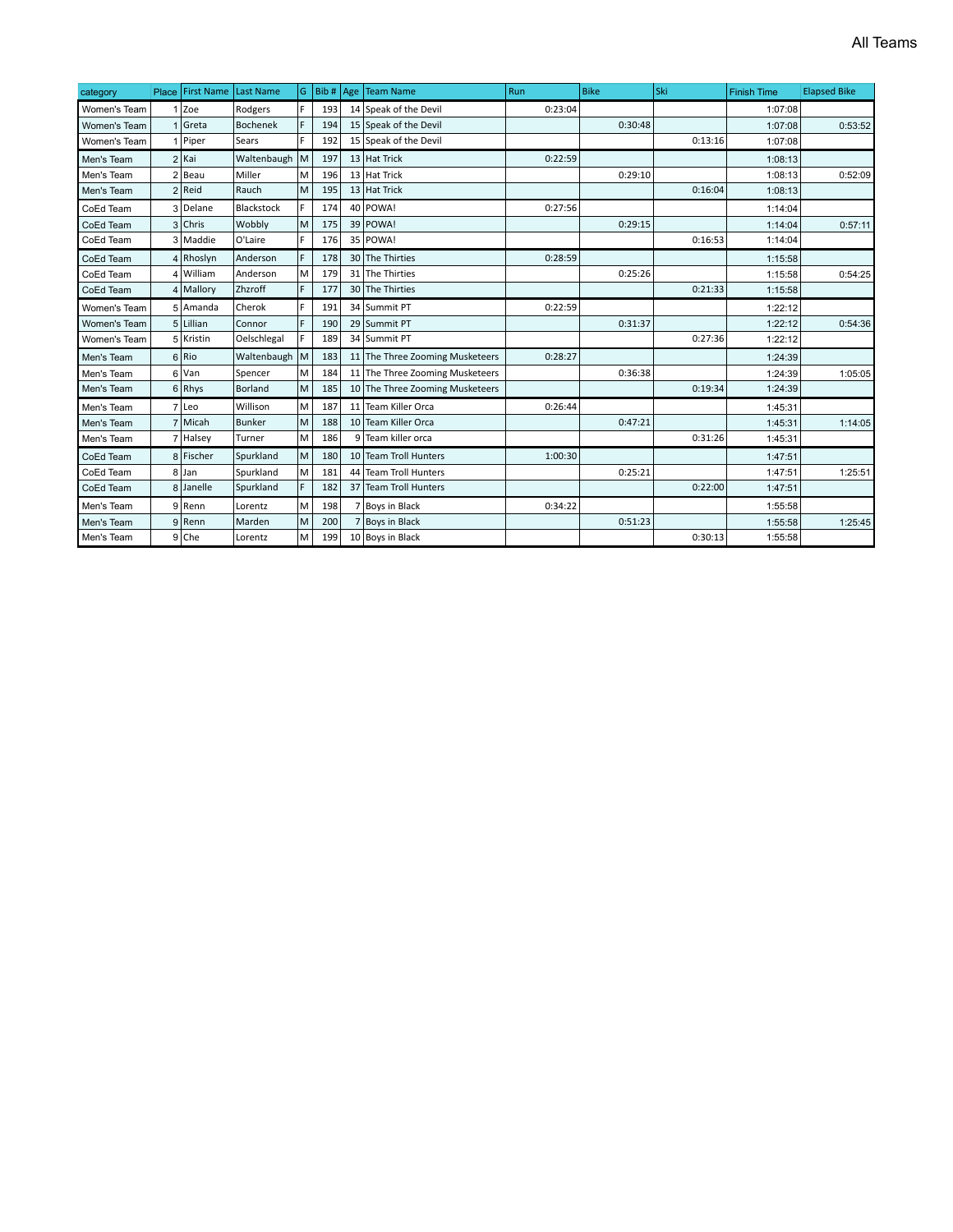| category       | Place First Name Last Name |               |    |     | G   Bib #   Age   Team Name | Run     | l Bike  | <b>Ski</b> | <b>Finish Time</b> | <b>Elapsed Bike</b> |
|----------------|----------------------------|---------------|----|-----|-----------------------------|---------|---------|------------|--------------------|---------------------|
| Women's Team   | Zoe                        | Rodgers       |    | 193 | 14 Speak of the Devil       | 0:23:04 |         |            | 1:07:08            |                     |
| Women's Team   | I   Greta                  | Bochenek      |    | 194 | 15 Speak of the Devil       |         | 0:30:48 |            | 1:07:08            | 0:53:52             |
| Women's Team   | ∣   Piper                  | Sears         |    | 192 | 15 Speak of the Devil       |         |         | 0:13:16    | 1:07:08            |                     |
| Women's Team I | 2 Amanda                   | <b>Cherok</b> |    | 191 | 34 Summit PT                | 0:22:59 |         |            | 1:22:12            |                     |
| Women's Team   | 2 Lillian                  | Connor        |    | 190 | 29 Summit PT                |         | 0:31:37 |            | 1:22:12            | 0:54:36             |
| Women's Team   | 2 Kristin                  | Oelschlegal   | F. | 189 | 34 Summit PT                |         |         | 0:27:36    | 1:22:12            |                     |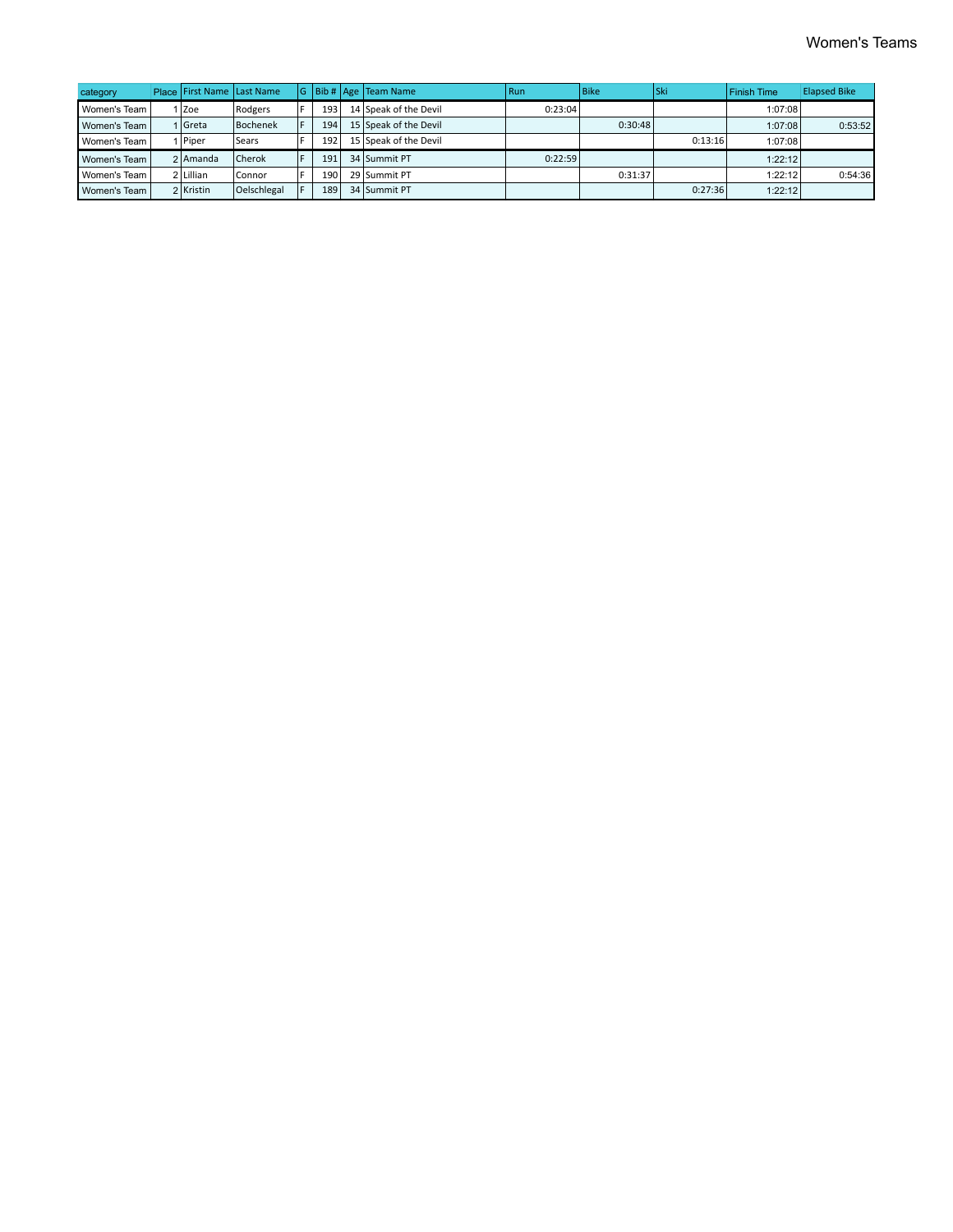| category   | Place | <b>First Name</b> | Last Name     | G. | Bib #   Age |    | Team Name                       | <b>Run</b> | <b>Bike</b> | l Ski   | <b>Finish Time</b> | <b>Elapsed Bike</b> |
|------------|-------|-------------------|---------------|----|-------------|----|---------------------------------|------------|-------------|---------|--------------------|---------------------|
| Men's Team |       | l Kai             | Waltenbaugh   | M  | 197         |    | 13 Hat Trick                    | 0:22:59    |             |         | 1:08:13            |                     |
| Men's Team |       | Beau              | Miller        | M  | 196         |    | 13 Hat Trick                    |            | 0:29:10     |         | 1:08:13            | 0:52:09             |
| Men's Team |       | Reid              | Rauch         | M  | 195         |    | 13 Hat Trick                    |            |             | 0:16:04 | 1:08:13            |                     |
| Men's Team |       | 2 Rio             | Waltenbaugh   | M  | 183         |    | 11 The Three Zooming Musketeers | 0:28:27    |             |         | 1:24:39            |                     |
| Men's Team |       | 2   Van           | Spencer       | M  | 184         |    | 11 The Three Zooming Musketeers |            | 0:36:38     |         | 1:24:39            | 1:05:05             |
| Men's Team |       | $2$ Rhys          | Borland       | M  | 185         |    | 10 The Three Zooming Musketeers |            |             | 0:19:34 | 1:24:39            |                     |
| Men's Team |       | 3 Leo             | Willison      | M  | 187         | 11 | Fream Killer Orca               | 0:26:44    |             |         | 1:45:31            |                     |
| Men's Team |       | 3   Micah         | <b>Bunker</b> | M  | 188         |    | 10 Team Killer Orca             |            | 0:47:21     |         | 1:45:31            | 1:14:05             |
| Men's Team |       | 3 Halsey          | Turner        | M  | 186         |    | Team killer orca                |            |             | 0:31:26 | 1:45:31            |                     |
| Men's Team |       | 4   Renn          | Lorentz       | M  | 198         |    | Boys in Black                   | 0:34:22    |             |         | 1:55:58            |                     |
| Men's Team |       | l Renn            | Marden        | M  | 200         |    | Boys in Black                   |            | 0:51:23     |         | 1:55:58            | 1:25:45             |
| Men's Team |       | $4 $ Che          | Lorentz       | M  | 199         |    | 10 Boys in Black                |            |             | 0:30:13 | 1:55:58            |                     |